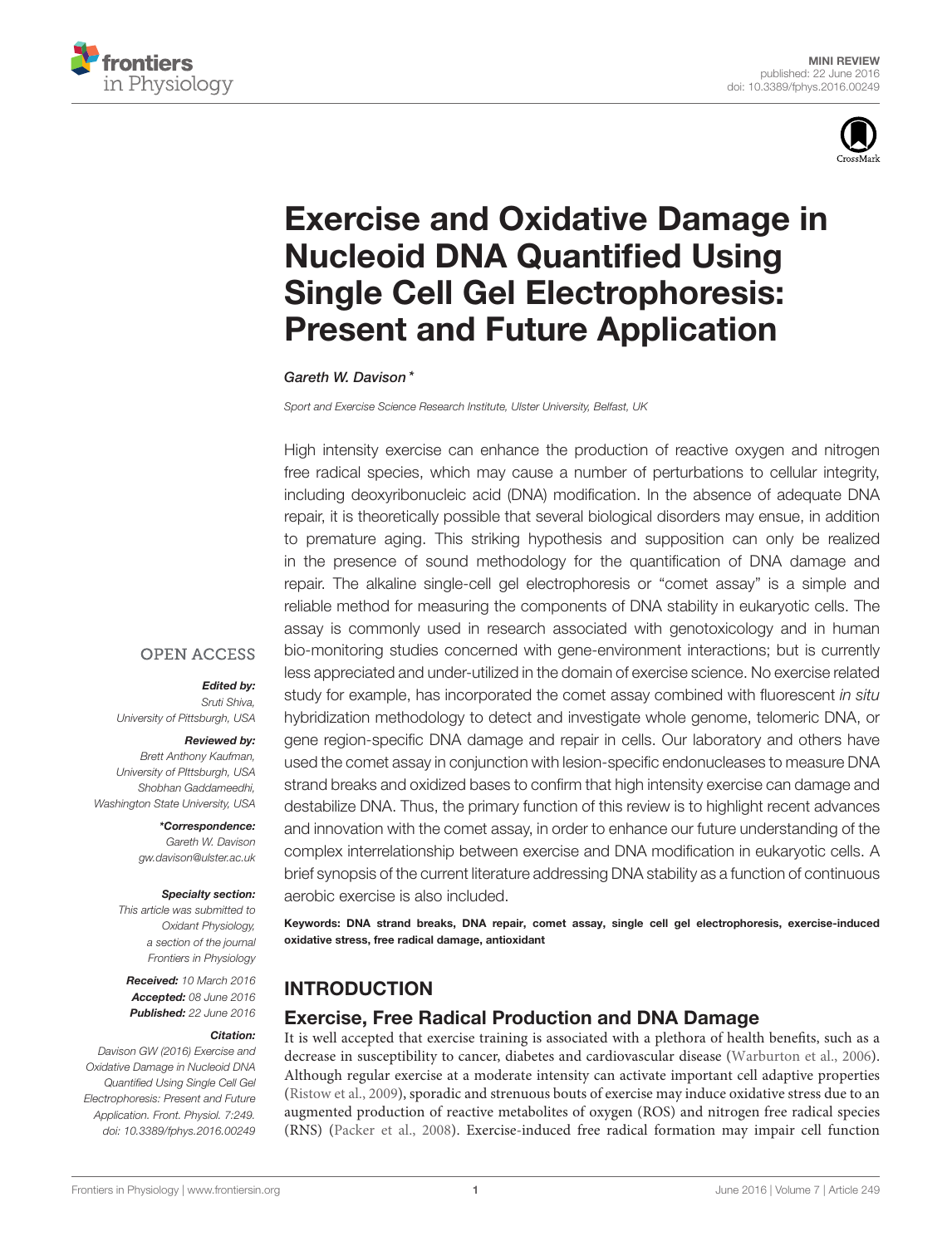by oxidatively modifying nucleic acids, where DNA damage and insufficient repair may lead to genomic instability and a state of mutagenesis.

While the various mechanistic sources of free radicals attributable to DNA damage following exercise are not well understood, it is certain that the hydroxyl radical (•OH) plays an integral role. •OH radicals are typically produced in cells by Fenton reactions that involve the reduction of  $H_2O_2$  by either ferrous ( $k \sim 76$  M<sup>-1</sup> s<sup>-1</sup>) or copper ions ( $k \sim 4.7$  × 10<sup>3</sup> M−<sup>1</sup> s −1 ) [\(Cadet et al., 2012;](#page-5-0) [Halliwell and Gutteridge,](#page-6-3) [2015\)](#page-6-3). •OH-mediated DNA damage is initiated by electron or hydrogen abstraction or by •OH reacting with a DNA base and the ribose sugar backbone at diffusion controlled rates (e.g., 2 deoxyguanosine:  $5 \times 10^9 \text{ M}^{-1} \text{ s}^{-1}$ ; [Chatgilialoglu et al., 2011\)](#page-5-1). It is estimated that 70% of •OH reacts with DNA bases, and 30% with deoxyribose moieties [\(Nikitaki et al., 2015\)](#page-6-4). As Cobley et al. [\(2015\)](#page-5-2) points out, the chemistry of •OH-mediated DNA is inherently complex, and may be explained using a propagation type approach. It is currently understood that when •OH attaches to a DNA base, DNA-centered radicals are produced. These radicals can subsequently react with oxygen  $(O_2)$  or other free radical species such as superoxide  $(O_2^{\bullet -})$  or nitric oxide (NO), to form a DNA oxidized end product [\(Ramirez et al., 2007\)](#page-6-5). Accordingly, with the addition of •OH onto a DNA base aromatic ring, there can be as many as 70 different oxidation end-products produced [\(Nikitaki et al., 2015\)](#page-6-4).

A number of assays have been developed over the years to quantify DNA free radicals directly (electron paramagnetic resonance spectroscopy and/or immuno-spin trapping), as well as the by-products of DNA damage and oxidation. With regard to the latter, one particular method that has been utilized, but not extensively, to quantify DNA damage following exercise is the single cell gel electrophoresis assay, otherwise known as the comet assay (**[Figure 1](#page-2-0)**). The purpose of this review and indeed its novel feature, is to ascertain the use of the comet assay in human exercise studies, and to highlight recent advances associated with the assay. The final section will determine how this innovation can enhance our future understanding of the complex interrelationship between exercise and DNA modification.

## Comet Assay Background

The comet assay (alkaline single-cell gel electrophoresis) is regarded as a simple and sensitive method for measuring single and double-stranded DNA breaks in peripheral mononuclear cells [\(Azqueta and Collins, 2013\)](#page-5-3). The concept of using electrophoresis as a method to determine DNA single strand breaks following relaxation of DNA supercoils was first devised by Ostling and Johanson in 1984 [\(Olive and Banáth, 2006\)](#page-6-6). A few years later, a modified version using alkaline conditions was published by [Singh et al. \(1988\)](#page-6-7), and as outlined by Olive and Banáth [\(2006\)](#page-6-6), the assay became attractive to users due to (a) the fact that only 1000 cells were required, (b) the cells did not require tagging with a radio isotope, thus permitting the quantification of damage in any nucleated cell, and lastly (c) the method could prove useful in measuring variations in response to DNA damaging agents within the same or similar populations. In a later experiment using single cells, [Olive et al. \(1990\)](#page-6-8) modified the original version of [Ostling and Johanson'](#page-6-9)s [\(1984\)](#page-6-9) method, and demonstrated "comet like" images where the comet head contained high-molecular-weight DNA, whilst the comet tail showed the migrating fragments.

The principle of the comet assay involves embedding cells on agarose gel, which are lysed with detergent and a high concentrated salt solution in order to remove membranes, cytoplasm and most of the nuclear material aside from DNA. Even though histone proteins are eliminated, the winding of the DNA remains as a compact structure in the form of supercoiled loops attached to the nuclear matrix, and is referred to as a nucleoid. If supercoiling is relaxed by the presence of a single or double strand break, the loop of the DNA is free to migrate toward the anode when electrophoresis is applied, thus forming a comet tail. The appearance of this comet tail only forms when DNA loops have relaxed supercoiling by virtue of a break [\(Collins, 2015\)](#page-5-4). Fluorescence microscopy is normally used to quantify the relative intensity of the comet tail which is directly proportional to the frequency of DNA strand breaks (Collins and Azqueta, [2012\)](#page-5-5). [Collins and Azqueta \(2012\)](#page-5-5) further postulate that the comet assay has the ability to resolve damage up to ∼3 breaks per  $10<sup>9</sup>$  Da, while at a higher degree of damage, essentially all DNA loops are in a relaxed state and located within the tail.

# COMET ASSAY APPLICATION

## Lesion-Specific Endonucleases

Oxidation of bases in DNA can occur at a similar rate to DNA strand breaks [\(Collins et al., 2008\)](#page-5-6). A modified version of the standard alkaline comet assay may be used to examine oxidized DNA bases, by detecting oxidized purines (guanine and adenine) and pyrimidines (thymine and cytosine) using lesion-specific enzymes. The modification involves an additional step to the standard assay, where following lysis of agarose-embedded cells, the nucleoid is digested with a lesion-specific endonuclease, such as formamidopyrimidine DNA glycosylase (FPG) for oxidized purine detection (principally 8-oxoguanine), or endonuclease III for evidence of pyrimidine oxidation. This process of enzyme digestion is designed to recognize a specific type of damage in the DNA and create a break [\(Collins, 2004\)](#page-5-7). Base oxidation is ultimately determined by subtracting the score from a control incubation with buffer (DNA strand breaks) from the score with enzyme incubation, to give the score for "net enzyme-sensitive site damage" [\(Collins et al., 2008\)](#page-5-6).

## Comet-FISH

The comet assay can be combined with fluorescent in situ hybridization (FISH) methodology to detect and investigate whole genome, telomeric DNA, centrometric DNA and gene region-specific DNA damage and repair in cells. Whereas the standard comet assay allows for the separating of fragmented from non-fragmented DNA, comet-FISH uses a hybridization step following electrophoresis, which permits the detection of labeled DNA sequences by using probes of cDNA or oligonucleotides [\(Collins, 2004;](#page-5-7) [Glei et al., 2009\)](#page-6-10). This technique allows for assignment of the probed sequences to the damaged (tail DNA) or undamaged (head DNA) part of the comet. When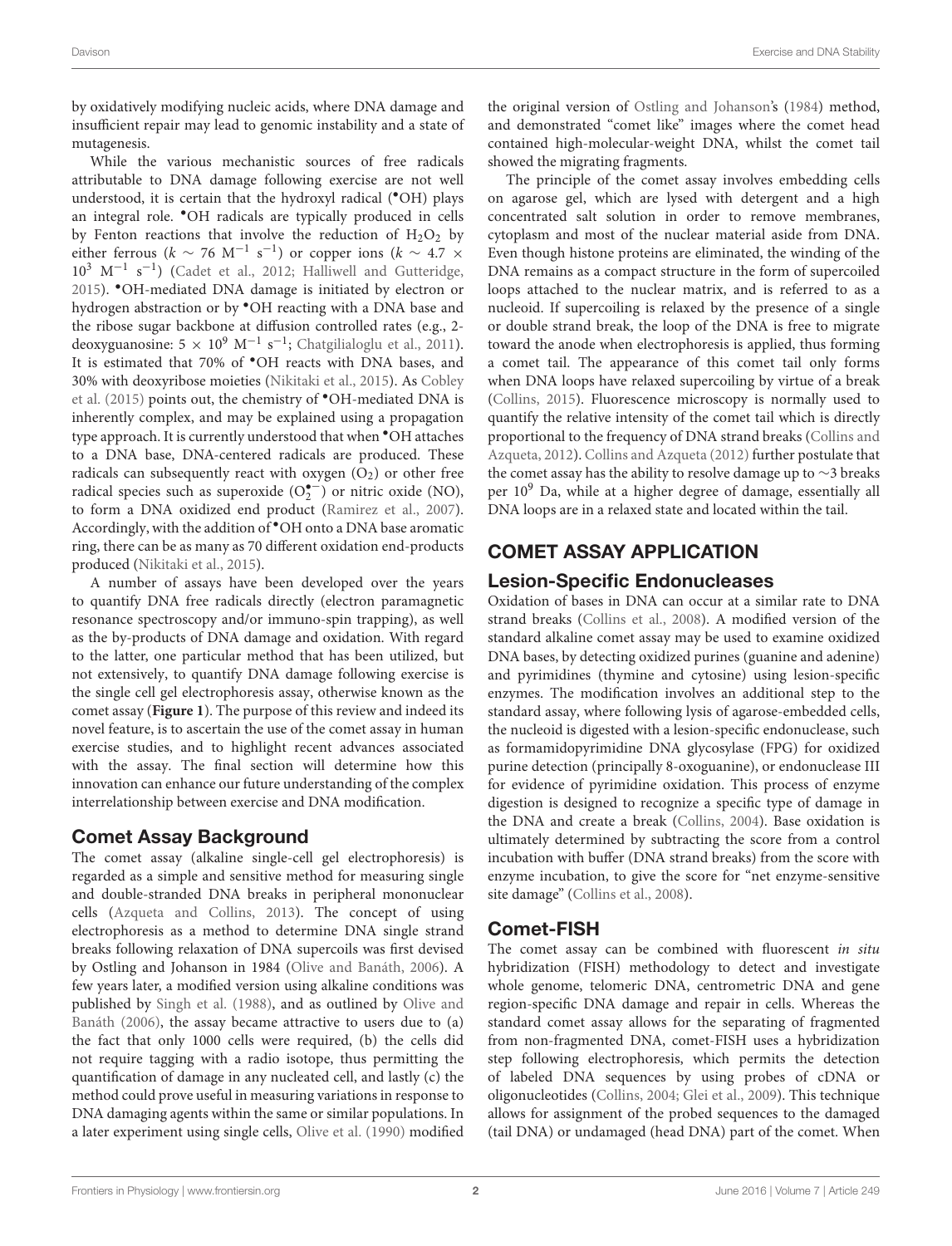

<span id="page-2-0"></span>two fluorescence signals are detected with a probe for a particular gene in the head of a comet, this highlights that the gene is in the vicinity of intact and undamaged DNA in the nuclear matrix, whilst the appearance of a spot(s) in the tail of a comet suggests that DNA damage has occurred close to the site of the probed gene [\(Glei et al., 2009\)](#page-6-10). It is therefore pertinent to highlight that the comet-FISH assay detects DNA damage and repair only within the vicinity of a probed gene, as oppose to quantifying actual gene modification. To date, the use of the comet-FISH assay has largely been confided to the study of DNA damage and repair within cells associated with cancer (McKelvey-Martin et al., [1998;](#page-6-11) [McKenna et al., 2003\)](#page-6-12), gene fragmentation resulting from x-ray irradiation [\(Amendola et al., 2006\)](#page-5-8) and in studies interested in telomere behavior [\(Arutyunyan et al., 2004\)](#page-5-9).

#### Measuring DNA Repair

Human cells contain a plethora of repair enzymes that have the ability to positively modify and correct DNA damage prior to it causing severe genomic instability. Indeed, cells have various DNA repair pathways, involving multiple enzymes that deal with a distinct type of damage. For example, where free radicals generated by metabolism are the prime culprits at initiating DNA damage, the base excision repair (BER) pathway is primarily associated with small base alterations [\(Azqueta et al., 2014\)](#page-5-10).

The cellular repair assay or "challenge" assay, is regarded as one of the most simplistic and functional methods for quantifying DNA repair [\(Au et al., 2010\)](#page-5-11), and it works on the premise of treating cells with a specific DNA-damaging agent such as  $H_2O_2$ , and subsequently monitoring the removal of the residual damage over time [\(Collins and Azqueta, 2014\)](#page-5-12). Whilst the primary purpose of this assay is to monitor strand break rejoining, excision repair of oxidized bases can also be assessed by incorporating the digestion of DNA (nucleoids) with a lesionspecific enzyme such as formamidopyrimidine DNA glycosylase (FPG). This approach can ascertain the removal of DNA lesions, and more specifically the conversion of oxidized purines into strand breaks [\(Azqueta et al., 2011\)](#page-5-13). As outlined by Shaposhnikov et al. [\(2011\)](#page-6-13), it is possible to study the DNA repair of specific genes or DNA sequences by modifying the challenge assay to incorporate the basic tenets of the comet assay with fluorescent in situ hybridization (FISH).

An alternative assay at measuring DNA repair, is the cometbased in vitro repair assay by [Collins et al. \(2001\)](#page-5-14), and this approach is favored for monitoring the response of lymphocytes to low levels of DNA damage. This particular assay works in converse to the cellular repair assay, where DNA nucleoids containing a specific lesion are incubated with a cell extract containing a certain amount of repair enzyme [\(Collins et al.,](#page-5-14) [2001\)](#page-5-14).

## Recent Comet Assay Innovation and **Modifications**

Since the original comet assay, devised by [Ostling and Johanson](#page-6-9) [\(1984\)](#page-6-9), there have been a multitude of developments and modifications, all designed to make the assay more versatile, innovative and user-friendly. Whilst not comprehensive in approach, a brief overview of the modifications closely aligned to blood collection, handling and processing are provided. Indeed, the following developments can be beneficial to exercise physiologists conducting research in a remote environment and when multiple sample analysis is required.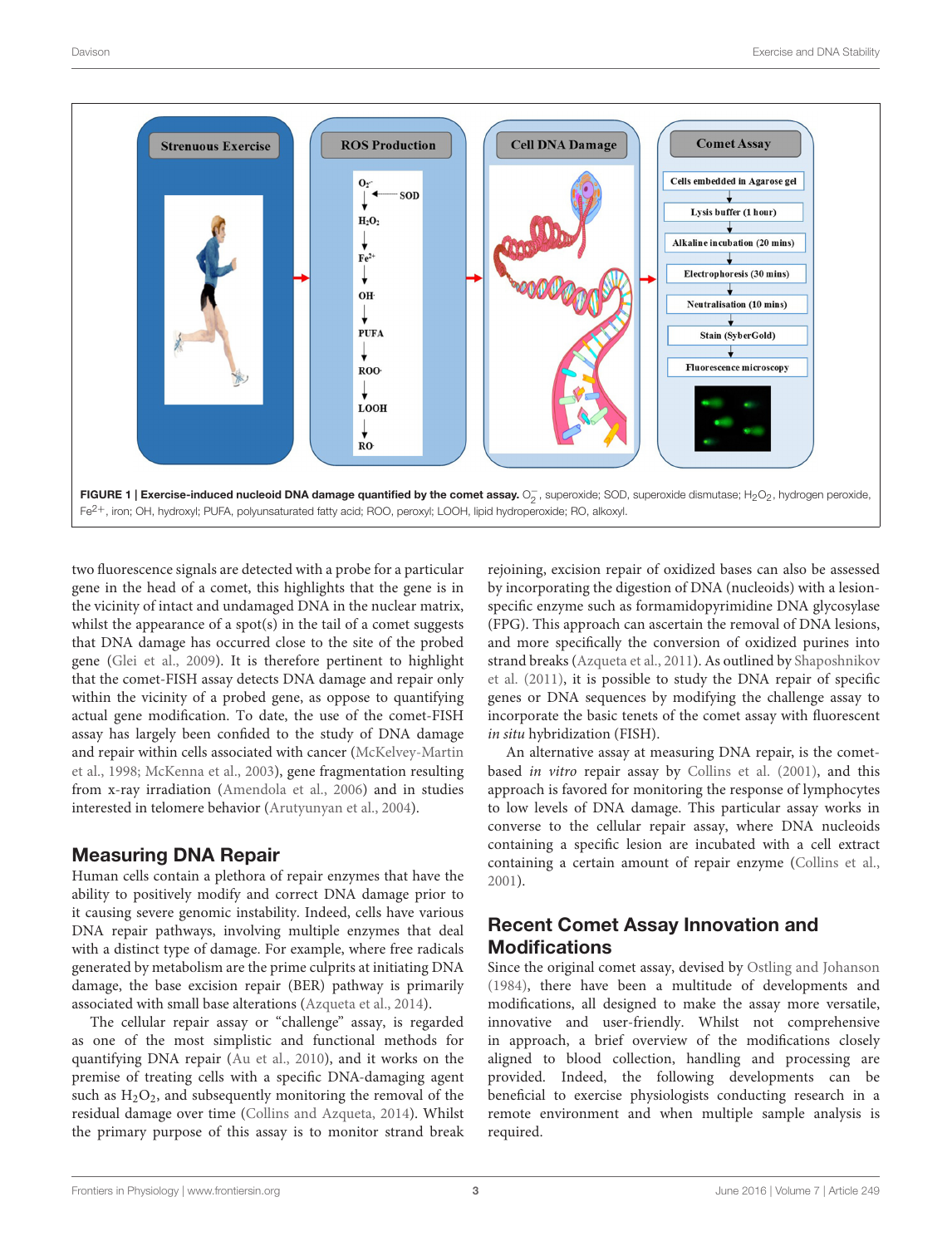#### Freezing Whole Blood

Preservation of cells for DNA damage quantification using the comet assay, conventionally involves the isolation of lymphocytes by centrifugation, suspension in freezing medium and slow freezing to  $-80^\circ$ C. This methodology can be time consuming and laborious. [Al-Salmani et al. \(2011\)](#page-5-15) showed that small volumes (∼250 µl) of whole blood can be successfully stored at −80◦C for up to 1 month without the use of a cryopreservative, and with no artifactual formation of DNA damage. This approach can also extend to the enzyme-modified comet assay. In a recent follow up study, [Akor-Dewu et al. \(2014\)](#page-5-16) observed higher basal DNA damage in isolated leucocytes compared with whole blood stored for up to 11 months, however, FPG-sensitive sites were detected more efficiently. This modified method of sample handling can be most applicable when sample number is excessive, and volume is limited, or when blood samples are collected at sites remote from the laboratory [\(Akor-Dewu et al.,](#page-5-16) [2014\)](#page-5-16).

# High Throughput Sample Processing

A plethora of new initiatives associated with rapid comet assay analysis have been developed over the last number of years, and these include:

- (1) More samples on a glass surface; According to [Brunborg et al.](#page-5-17) [\(2014\)](#page-5-17) the first comet assay commercial kit was available in 1999, where gel samples were separated by hydrophobic spacers. Since then, technology has allowed for a larger glass slide holding 96 samples; however, these large slides can add considerable costs to the assay. As a replacement to the traditional glass slide, a GelBond® polyester film can be used to support agarose gels in a 96-well format (Gutzkow et al., [2013\)](#page-6-14). This innovation is relatively inexpensive and an effective method of processing multiple samples.
- (2) Comet scoring; Semi-automated scoring of comets can be extremely time consuming, particularly when it involves 96 spot scoring with up to 50 comets per sample (Brunborg et al., [2014\)](#page-5-17). There are at least two automated comet scoring systems available (Imstar Pathfinder<sup>TM</sup> and MetaSystems CometImager), which require minimal operator interaction, and are superior in speed and tend to avoid operatordependent bias compared to the semi-automated approach.

## EXERCISE AND COMET ASSAY APPLICATION

In a seminal investigation, [Hartmann et al. \(1994\)](#page-6-15) demonstrated that exhaustive exercise on a treadmill was sufficient to induce DNA strand breaks 24 h post-exercise. Consistent with this, others have confirmed that either exhaustive running (Niess et al., [1996;](#page-6-16) [Davison et al., 2005;](#page-5-18) [Fogarty et al., 2013a\)](#page-6-17) or cycling [\(Mars et al., 1998;](#page-6-18) [Zhang et al., 2004\)](#page-6-19) at or near  $VO_{2max}$ , or indeed rowing [\(Sardas et al., 2012\)](#page-6-20) can damage DNA strands immediately or 24 h following exercise; even though in a few cases trained subjects were used. Using a slightly reduced exercise intensity, [Fogarty et al. \(2011\)](#page-6-21) demonstrate that cycling at 70% of oxygen capacity can cause DNA strand breaks, and in a

follow up study, continuous maximal leg muscle contractions is also shown to induce DNA damage [\(Fogarty et al., 2013b\)](#page-5-19). Using a similar exercise model, [Gray et al. \(2014\)](#page-6-22) observed an increase in DNA damage following repetitive eccentric knee contractions, however,  $H_2O_2$  stimulated DNA damage was lower immediately following exercise when fish oils were ingested. In an interesting study at altitude, [Møller et al. \(2001\)](#page-6-23) observed an increase in DNA strand breaks at rest (compared with sea level) and following acute exercise (compared with pre-exercise). When the length of time or distance associated with exercise is increased, the majority of studies show enhanced DNA strand break damage. For example, single exercise bouts performed over 21.1 km [\(Niess et al., 1998\)](#page-6-24), 42 km [\(Tsai et al., 2001\)](#page-6-25), and 50 km [\(Mastaloudis et al., 2004\)](#page-6-26), or over a fixed amount of time (2.5 h, [Peters et al., 2006\)](#page-6-27) all present an adverse effect on DNA stability either during or following exercise, irrespective of the mode. Consecutive bouts of endurance type exercise on DNA stand breaks have been investigated with mixed outcomes. Using a competitive short triathlon event, [Hartmann et al.](#page-6-28) [\(1998\)](#page-6-28) observed an increase in DNA migration up to 5 days post-exercise, while [Wagner et al. \(2010\)](#page-6-29) showed a decrease in DNA migration following ultraendurance exercise. Contrary to this, [Briviba et al. \(2005\)](#page-5-20) observed no change in DNA strand breaks following two consecutive bouts of endurance exercise (**[Table 1](#page-4-0)**). [Palazzetti et al. \(2003\)](#page-6-30) examined exercise training on DNA stability and demonstrated that DNA strand breaks can increase following overload training. It thus appears that acute high intensity, and more prolonged endurance bouts of exercise or exercise training can damage DNA, and this seems to be consistent across trained and untrained individuals or indeed if the exercise occurs in a state of either normoxia or hypoxia.

Relatively few of the above studies have examined DNA lesions in the form of oxidized purines and pyrimidines. Using the comet assay, [Hartmann et al. \(1998\)](#page-6-28) and [Briviba et al. \(2005\)](#page-5-20) observed no change in FPG-sensitive sites; however, the latter study did detect a rise in ENDO III-sensitive sites following endurance exercise. This finding is supported by [Wagner et al. \(2010\)](#page-6-29), and further by [Tsai et al. \(2001\)](#page-6-25) who documented a change in both FPG and ENDO III-sensitive sites following continuous exercise. With regard to short duration exercise, Tanimura et al quantified DNA damage using the comet assay combined with hOGG1 following a single (2008) and consecutive (2010) bouts of high intensity exercise, and on both occasions DNA base damage increased. Even though DNA strand breakage occurs in hypoxia, there is no evidence that this translates into DNA base oxidation, as FPG and ENDO III do not change as a function of exercise [\(Møller et al., 2001\)](#page-6-23).

## CONCLUSIONS AND FUTURE APPLICATION OF THE COMET ASSAY IN EXERCISE BIOCHEMISTRY

It is clear from a review of the available literature that highintensity exercise can damage DNA, which is quantified in human cells using the comet assay. However, what is not so clear is whether exercise-induced DNA damage is physiologically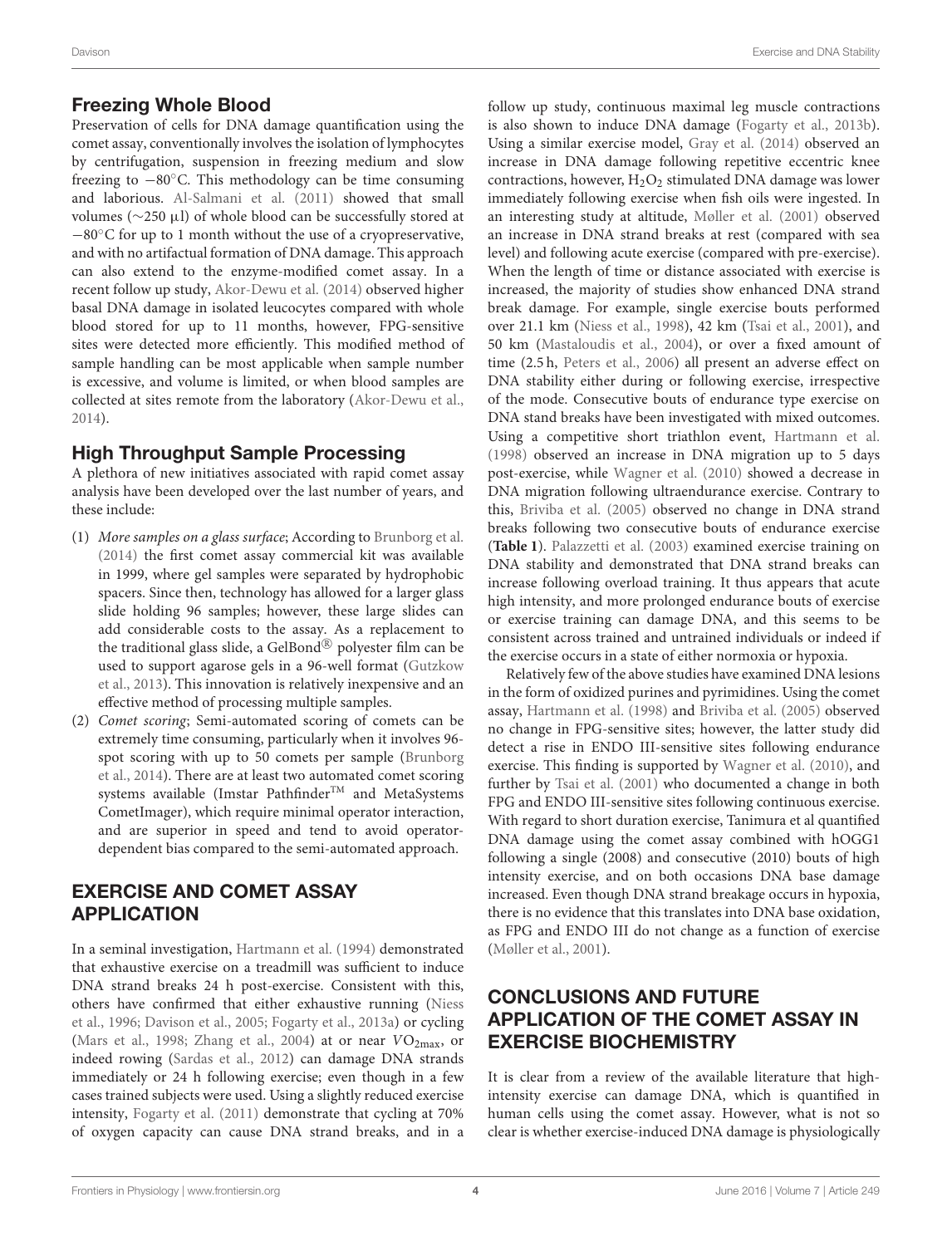<span id="page-4-0"></span>

| <b>References</b>        | <b>Exercise protocol</b>                                               | <b>Blood type</b> | <b>Parameter</b>                                         | <b>Effect</b>                                                                                                                          |
|--------------------------|------------------------------------------------------------------------|-------------------|----------------------------------------------------------|----------------------------------------------------------------------------------------------------------------------------------------|
| Hartmann et al., 1994    | Run to exhaustion                                                      | Leukocytes        | SB's                                                     | $\dagger$ 24 h post-run                                                                                                                |
| Niess et al., 1996       | Run to exhaustion                                                      | Leukocytes        | SB's                                                     | $\dagger$ 24 h post-run                                                                                                                |
| Niess et al., 1998       | 21.1 km run                                                            | Leukocytes        | SB's                                                     | $\dagger$ 24 h post-run                                                                                                                |
| Hartmann et al., 1998    | 1.5 km swim, 40 km cycle, 10 km run                                    | Leukocytes        | SB's, FPG-s s                                            | <sup>1</sup> SB's 24 h until 5 days following exercise;<br>$\leftrightarrow$ FPG-s s                                                   |
| Mars et al., 1998        | Run to exhaustion                                                      | Lymphocytes       | SB's                                                     | $\dagger$ 24 h post-run                                                                                                                |
| Møller et al., 2001      | Exhaustive bike test in normoxia and<br>hypoxia                        | Lymphocytes       | SB's, FPG-s s, ENDO III-s s                              | <sup>1</sup> SB's immediately following exercise in<br>hypoxia; < > FPG-s s and ENDO III-s s<br>after exercise in normoxia and hypoxia |
| Tsai et al., 2001        | 42 km run                                                              | <b>PBMC</b>       | SB's, FPG-s s, ENDO-III-s s                              | SB's 1 24 h post-run, FPG, and<br>ENDO-III-s s $\uparrow$ immediately post-run                                                         |
| Palazzetti et al., 2003  | 4 weeks of overload exercise                                           | Leukocytes        | SB's                                                     | <sup>1</sup> Immediately after overload exercise                                                                                       |
| Zhang et al., 2004       | Exhaustion bike test                                                   | Leukocytes        | SB's                                                     | ↑ 6 h and 24 h post-exercise                                                                                                           |
| Mastaloudis et al., 2004 | 50 km ultra-run                                                        | Leukocytes        | SB's                                                     | SB's <sup>1</sup> at half distance                                                                                                     |
| Briviba et al., 2005     | 21.1 km and 41.2 km runs                                               | Lymphocytes       | SB's, FPG-s s, ENDO III-s s                              | ENDO-III-s s <sup>4</sup> following both runs, SB's<br>and FPG < > immediately after both runs                                         |
| Davison et al., 2005     | Run to exhaustion                                                      | <b>PBMC</b>       | SB's                                                     | <sup>1</sup> Following exercise                                                                                                        |
| Peters et al., 2006      | 2.5 h run at 75% $VO2max$                                              | Lymphocytes       | SB's                                                     | ← Immediately after and 3 h post-run                                                                                                   |
| Tanimura et al., 2008    | 1 h cycling at 75% VO <sub>2max</sub>                                  | Lymphocytes       | SB's with hOGG1                                          | <sup>1</sup> 3 h post-exercise                                                                                                         |
| Reichhold et al., 2009   | 3.8 km swim, 180 km cycle, 42 km run                                   | Lymphocytes       | SB's                                                     | $\uparrow$ 24 h post-exercise                                                                                                          |
| Tanimura et al., 2010    | $3 \times 1$ h cycling at 75% $VO2max$                                 | Lymphocytes       | SB's with hOGG1                                          | <sup>1</sup> Over consecutive sessions                                                                                                 |
| Wagner et al., 2010      | 3.8 km swim, 180 km cycle, 42 km run                                   | Lymphocytes       | SB's, FPG-s s, ENDO III-s s                              | SB's Vimmediately post-exercise. ENDO<br>III-s s $\uparrow$ 5 day post-exercise.                                                       |
| Fogarty et al., 2011     | Bike test at 40, 70, and 100% $VO2max$                                 | Leukocytes        | SB's                                                     | $\dagger$ At 70 and 100% $VO_{2\text{max}}$                                                                                            |
| Sardas et al., 2012      | 2000 M rowing at 80% peak power                                        | Lymphocytes       | SB's                                                     | $\uparrow$ 24 h post-exercise                                                                                                          |
| Fogarty et al., 2013a    | Run to exhaustion                                                      | Lymphocytes       | SB's                                                     | <sup>1</sup> Following exercise                                                                                                        |
| Fogarty et al., 2013b    | 100 isolated and maximal knee<br>extension contractions                | Lymphocytes       | SB's                                                     | <sup>1</sup> Following muscle contractions                                                                                             |
| Gray et al., 2014        | 200 eccentric knee contractions with<br>and without fish oil ingestion | Lymphocytes       | SB's, H <sub>2</sub> O <sub>2</sub> stimulated<br>damage | <sup>1</sup> Immediately following muscle<br>contractions (pooled group data); ↓<br>following exercise with fish oil ingestion         |

*Parameters are indicated as strand breaks (SB's), formamidopyrimidine glycosylase-sensitive sites (FPG-s s), endonuclease III-sensitive sites (ENDO III-s s), human 8-oxoguanine DNA glycosylase (hOGG1). Effects indicated as increase; decrease; no change. Peripheral blood mononuclear cells (PBMC); Maximal oxygen uptake (VO2max ).*

important in that it may be counterproductive to human health, particularly when one considers that excessive damage to DNA is associated with human pathology. Whilst not related to exercise per se, [Halliwell and Gutteridge \(2015\)](#page-6-3) eloquently articulates the consequences of damage to DNA by reactive species. DNA damage can inhibit DNA replication and cell division, and an excessive amount of damage can cause cell death via p53 mediated apoptosis and/or  $NAD<sup>+</sup>$  depletion. The p53 gene in particular is an important tumor suppressor gene and a transcription factor protein that can detect DNA instability, and when it does, it puts the break on the cell cycle process and initiates DNA repair. Although the p53 gene is often referred to as "the guardian of the genome," it is also the most frequently mutated gene in human cancers [\(Halliwell and Gutteridge, 2015\)](#page-6-3). Whilst high-intensity exercise has the potential to cause DNA damage, we know little regarding the effects of p53 stability and its potential to be adversely disturbed following exercise. The comet assay along with fluorescent in situ hybridization can detect and investigate gene region-specific DNA damage in cells. Although the assay does not determine actual gene modification, but alternatively the DNA damage and repair within the vicinity of a probed gene, the assay can act as a first step to enhance our understanding of the interrelationship between exercise, DNA damage and possible gene disruption.

Complete repair of DNA damage is required for cell survival without excessive mutation [\(Halliwell and Gutteridge, 2015\)](#page-6-3). Base excision repair removes damage within a base, by using DNA glycosylase enzymes to hydrolyse the bond linking the damaged base to the sugar-phosphate backbone. An example of a glycosylase enzyme in humans is OGG1 which removes 8OHG, leaving a apurinic or apyrimidinic mutagenic site in DNA. It is generally accepted that one of the best ways to characterize DNA stability in vivo, is to contextualize "steadystate" damage, which is essentially the balance between damage and repair. Hence, a rise in cellular DNA damage could be due to increased damage, decreased repair, or both (Halliwell and Gutteridge, [2015\)](#page-6-3). In stating this salient point, the majority of studies concerning exercise and DNA stability, have not taken the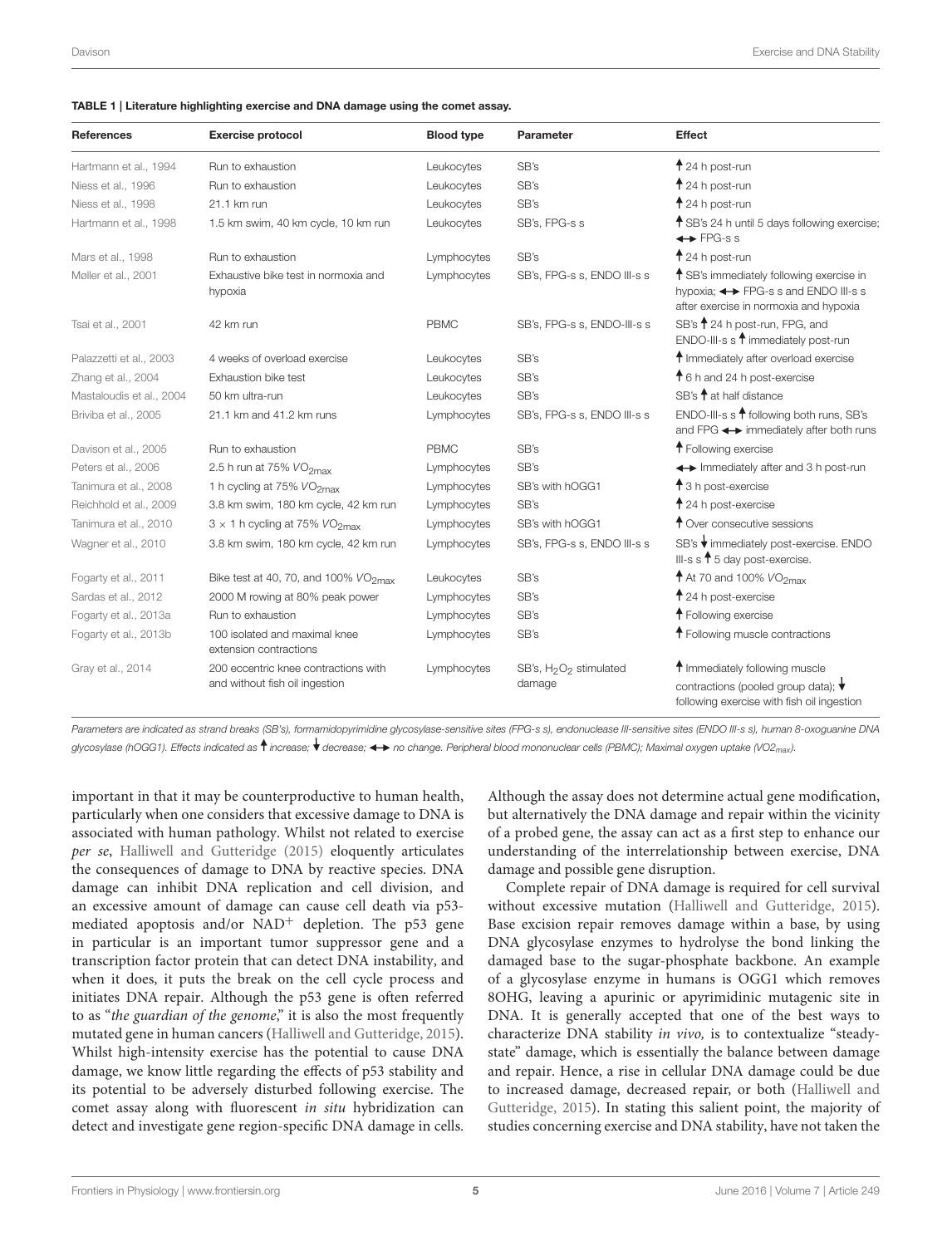approach of measuring DNA damage and repair simultaneously. The need to incorporate this step-change into future exercise and DNA stability studies is further accentuated by the necessity to accurately interpret data outcomes; which is augmented by using the same assay approach. To this authors knowledge, no study has exploited the comet assay to address the notion of exercise and DNA (in)stability from a steady state perspective (i.e., measuring both DNA and repair in tandem). The aforementioned approach may be achieved by using the basic comet assay (strand breaks) alongside a requisite modification to incorporate the in vitro repair assay.

#### CONCLUDING PERSPECTIVES

The comet assay is a simple and reliable method for quantifying DNA stability in eukaryotic cells, but is under-utilized and less appreciated in studies relating to exercise science. In fact, the assay has only been utilized in blood lymphocyte cells, whilst there is a need to examine different cell types such as muscle, in order to fully appreciate the effects of exercise on DNA modification and redox biology. The domain of exerciseinduced DNA damage is inherently complex, and it is clear

## **REFERENCES**

- <span id="page-5-3"></span>Azqueta, A., and Collins, A. R. (2013). The essential comet assay: a comprehensive guide to measuring DNA damage and repair. Arch. Toxicol. 87, 949–968. doi: 10.1007/s00204-013-1070-0
- <span id="page-5-16"></span>Akor-Dewu, M. B., El Yamani, N., Bilyk, O., Holtung, L., Tjelle, T. E., Blomhoff, R., et al. (2014). Leucocytes isolated from simply frozen whole blood can be used in human biomonitoring for DNA damage measurement with the comet assay. Cell Biochem. Funct. 32, 299–302. doi: 10.1002/cbf.3016
- <span id="page-5-15"></span>Al-Salmani, K., Abbas, H. H., Schulpen, S., Karbaschi, M., Abdalla, I., Bowman, K. J., et al. (2011). Simplified method for the collection, storage, and comet assay analysis of DNA damage in whole blood. Free Radic. Biol. Med. 51, 719–725. doi: 10.1016/j.freeradbiomed.2011.05.020
- <span id="page-5-8"></span>Amendola, R., Basso, E., Pacifici, P. G., Piras, E., Giovanetti, A., Volpato, C., et al. (2006). Ret, Abl1 (cAbl) and Trp53 gene fragmentations in comet-FISH assay act as in vivo biomarkers of radiation exposure in C57BL/6 and CBA/J mice. Radiat. Res. 165, 553–561. doi: 10.1667/RR3544.1
- <span id="page-5-9"></span>Arutyunyan, R., Gebhart, E., Hovhannisyan, G., Greulich, K. O., and Rapp, A. (2004). Comet-FISH using peptide nucleic acid probes detects telomeric repeats in DNA damaged by bleomycin and mitomycin C proportional to general DNA damage. Mutagenesis 19, 403–408. doi: 10.1093/mutage/ geh049
- <span id="page-5-11"></span>Au, W. W., Giri, A. K., and Ruchirawat, M. (2010). Challenge assay: a functional biomarker for exposure-induced DNA repair deficiency and for risk of cancer. Int. J. Hyg. Environ. Health 213, 32–39. doi: 10.1016/j.ijheh.2009.09.002
- <span id="page-5-13"></span>Azqueta, A., Shaposhnikov, S., and Collins, A. R. (2011). "DNA repair measured by the comet assay," in DNA Repair, ed I. Kruman (InTech). Available online at[: http://www.intechopen.com/books/dna-repair/dna-repair](http://www.intechopen.com/books/dna-repair/dna-repair-measured-by-the-comet-assay)[measured-by-the-comet-assay](http://www.intechopen.com/books/dna-repair/dna-repair-measured-by-the-comet-assay)
- <span id="page-5-10"></span>Azqueta, A., Slyskova, J., Langie, S. A., O'Neill Gaivão, I., and Collins, A. (2014). Comet assay to measure DNA repair: approach and applications. Front. Genet. 5:288. doi: 10.3389/fgene.2014.00288
- <span id="page-5-20"></span>Briviba, K., Watzl, B., Nickel, K., Kulling, S., Bös, K., Haertel, S., et al. (2005). A half-marathon and a marathon run induce oxidative DNA damage, reduce antioxidant capacity to protect DNA against damage and modify immune function in hobby runners. Redox Rep. 10, 325–331. doi: 10.1179/135100005X83716

that considerable work has yet to be accomplished for a full understanding of the specific consequences (if any) of DNA damage. Moreover, as ROS are important signaling molecules, it is conceivable that DNA damage (stress) may also be beneficial for an efficient adaptive cell response. As such, the dialog associated with this review should stimulate further investigation, and future work ought to use the comet assay to combine DNA damage parameters (strand breaks and nucleotide base modification) alongside a DNA repair approach, while much specificity may also be acquired by examining damage in close proximity to a particular gene of interest (Comet-FISH).

## AUTHOR CONTRIBUTIONS

The author confirms being the sole contributor of this work and approved it for publication.

## ACKNOWLEDGMENTS

I am extremely grateful to Professor Andrew Collins (University of Oslo) for his constructive comments and insightful discussion regarding the content of this review.

- <span id="page-5-17"></span>Brunborg, G., Jackson, P., Shaposhnikov, S., Dahl, H., Azqueta, A., Collins, A. R., et al. (2014). High throughput sample processing and automated scoring. Front. Genet. 28:373. doi: 10.3389/fgene.2014.00373
- <span id="page-5-0"></span>Cadet, J., Ravanat, J. L., TavernaPorro, M., Menoni, H., and Angelov, D. (2012). Oxidatively generated complex DNA damage: tandem and clustered lesions. Cancer Lett. 327, 5–15. doi: 10.1016/j.canlet.2012.04.005
- <span id="page-5-1"></span>Chatgilialoglu, C., D'Angelantonio, M., Kciuk, G., and Bobrowski, K. (2011). New insights into the reaction paths of hydroxyl radicals with 2'-deoxyguanosine. Chem. Res. Toxicol. 24, 2200–2206. doi: 10.1021/tx2003245
- <span id="page-5-2"></span>Cobley, J. N., Margaritelis, N. V., Morton, J. P., Close, G. L., Nikolaidis, M. G., and Malone, J. K. (2015). The basic chemistry of exercise-induced DNA oxidation: oxidative damage, redox signaling, and their interplay. Front. Physiol. 6:182. doi: 10.3389/fphys.2015.00182
- <span id="page-5-7"></span>Collins, A. R. (2004). The comet assay for DNA damage and repair: principles, applications, and limitations. Mol. Biotechnol. 26, 249–261. doi: 10.1385/MB:26:3:249
- <span id="page-5-4"></span>Collins, A. R. (2015). The comet assay: a heavenly method! Mutagenesis 30, 1–4. doi: 10.1093/mutage/geu079
- <span id="page-5-5"></span>Collins, A. R., and Azqueta, A. (2012). DNA repair as a biomarker in human biomonitoring studies; further applications of the comet assay. Mutat. Res. 736, 122–129. doi: 10.1016/j.mrfmmm.2011.03.005
- <span id="page-5-12"></span>Collins, A. R., and Azqueta, A. (2014). "Methods for measuring DNA repair: introduction and cellular repair," in Genotoxicity and DNA Repair: A Practical Approach, eds S. L. Maria and G. Isabel (New York, NY: Humana Press), 365–376.
- <span id="page-5-14"></span>Collins, A. R., Dusinská, M., Horváthová, E., Munro, E., Savio, M., and Stětina, R. (2001). Inter-individual differences in repair of DNA base oxidation, measured in vitro with the comet assay. Mutagenesis 16, 297–301. doi: 10.1093/mutage/16.4.297
- <span id="page-5-6"></span>Collins, A. R., Oscoz, A. A., Brunborg, G., Gaivão, I., Giovannelli, L., Kruszewski, M., et al. (2008). The comet assay: topical issues. Mutagenesis 23, 143–151. doi: 10.1093/mutage/gem051
- <span id="page-5-18"></span>Davison, G. W., Hughes, C. M., and Bell, R. A. (2005). Exercise and mononuclear cell DNA damage: the effects of antioxidant supplementation. Int. J. Sport Nutr. Exerc. Metab. 15, 480–492.
- <span id="page-5-19"></span>Fogarty, M. C., De Vito, G., Hughes, C. M., Burke, G., Brown, J. C., McEneny, J., et al. (2013b). Effects of α-lipoic acid on mtDNA damage after